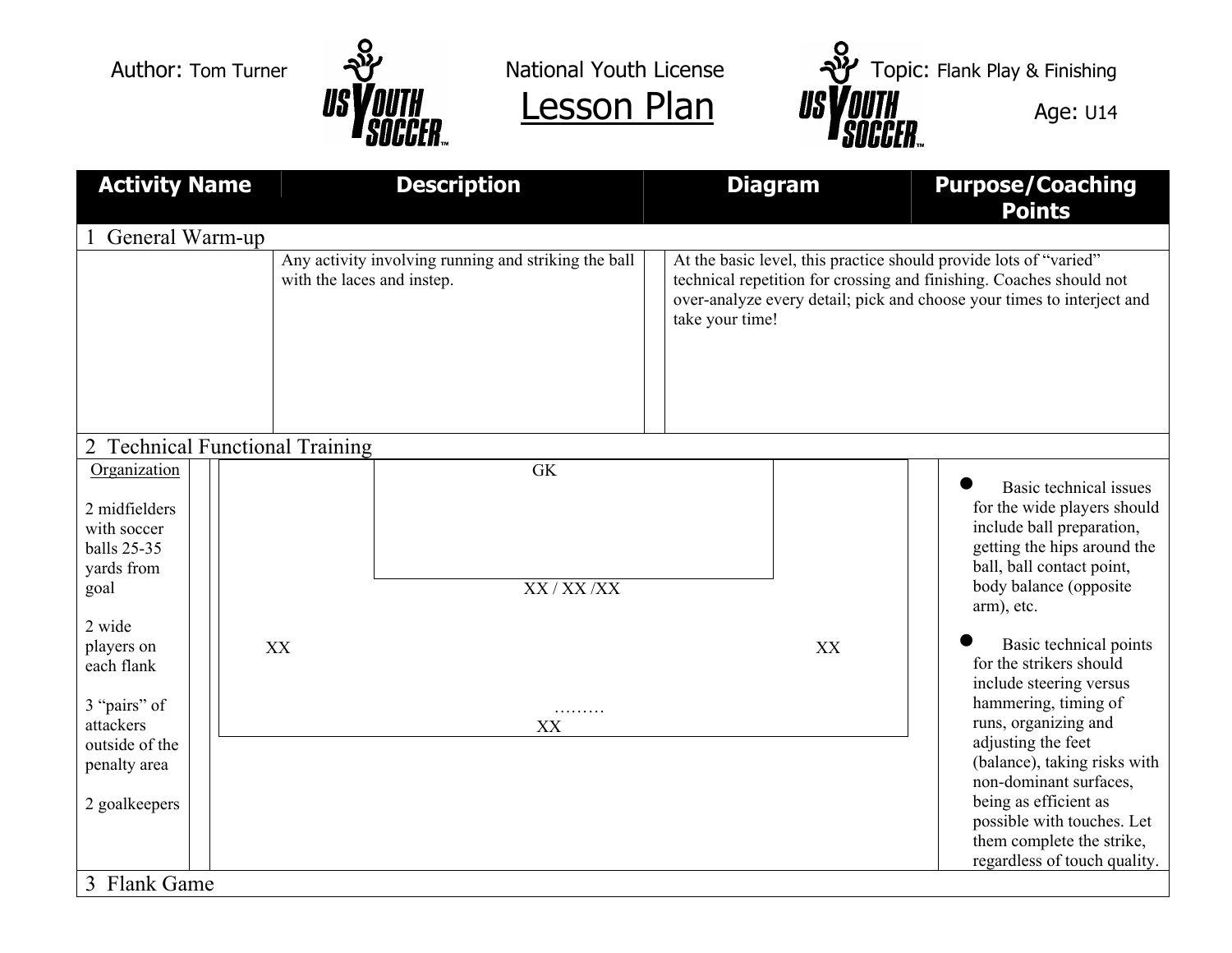

Author: Tom Turner  $\frac{1}{2}$  National Youth License  $\frac{1}{2}$  Topic: Flank Play & Finishing **Lesson Plan Age: U14 Age: U14** 

Numbers 9 v 9 / 10 v 10

- •Field size:  $75 \text{ yds} (44 + \text{channel}) \times \text{half}$ field. For U-14's, this "may" be too much width???
- •Offside applies inside penalty area
- Use corner flags at half (common goal)
- •Players are arranged as shown below
- Only add the second central pair if the space is not too cluttered. Start with 1v1 in the center.
- • Develop some basic ideas on how the wide players (perhaps in combination with a central player or a striker) might combine to get the flank players into crossing positions.
- •Early vision from flak players.
- •Strikers should not run offside.
- • Periodically vary the crossing positions and expected serves. These can include crosses from outside the box, crosses from the end line, balls dropped to the supporting fullback (use 2<sup>nd</sup>) flank player); and then we have options for bending balls, driven balls across the face of the goal, balls cut back to the penalty spot, balls flighted to the far post, balls driven in the air to the near post, etc.
- • You can also design ways to involve both strikers by playing to the far post first, or by playing an early ball to the  $2<sup>nd</sup>$  striker to find her teammate.
- • The three pairs of strikers should rotate to provide for alternating finishing from left and right flanks.
- • Develop the shape and, particularly, the timing of runs into the box.